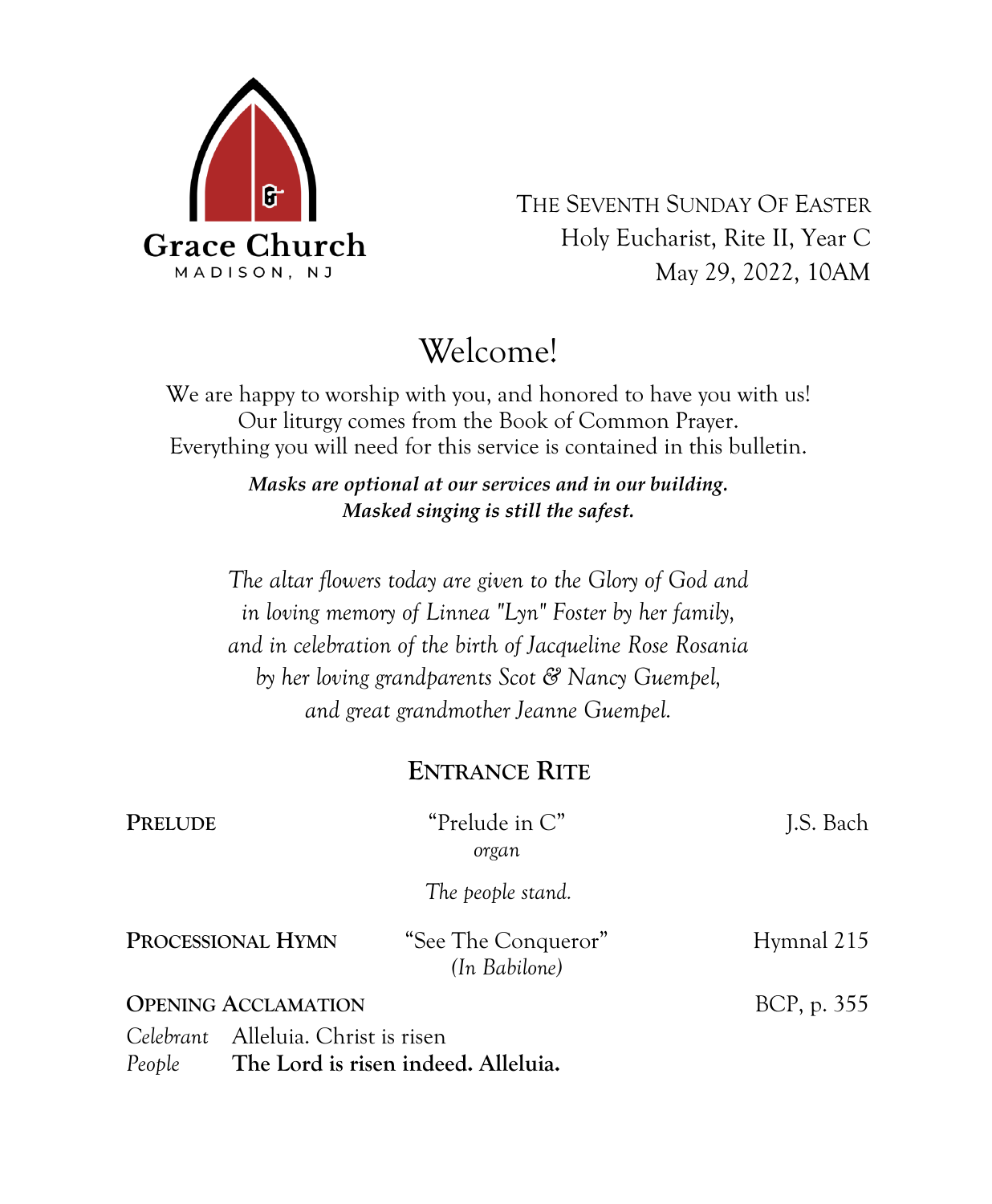### **COLLECT FOR PURITY**

*The Celebrant prays the Collect, after which all respond Amen.* 



5. you are seat-ed at the right hand of the Fa-ther; re-ceive our prayer.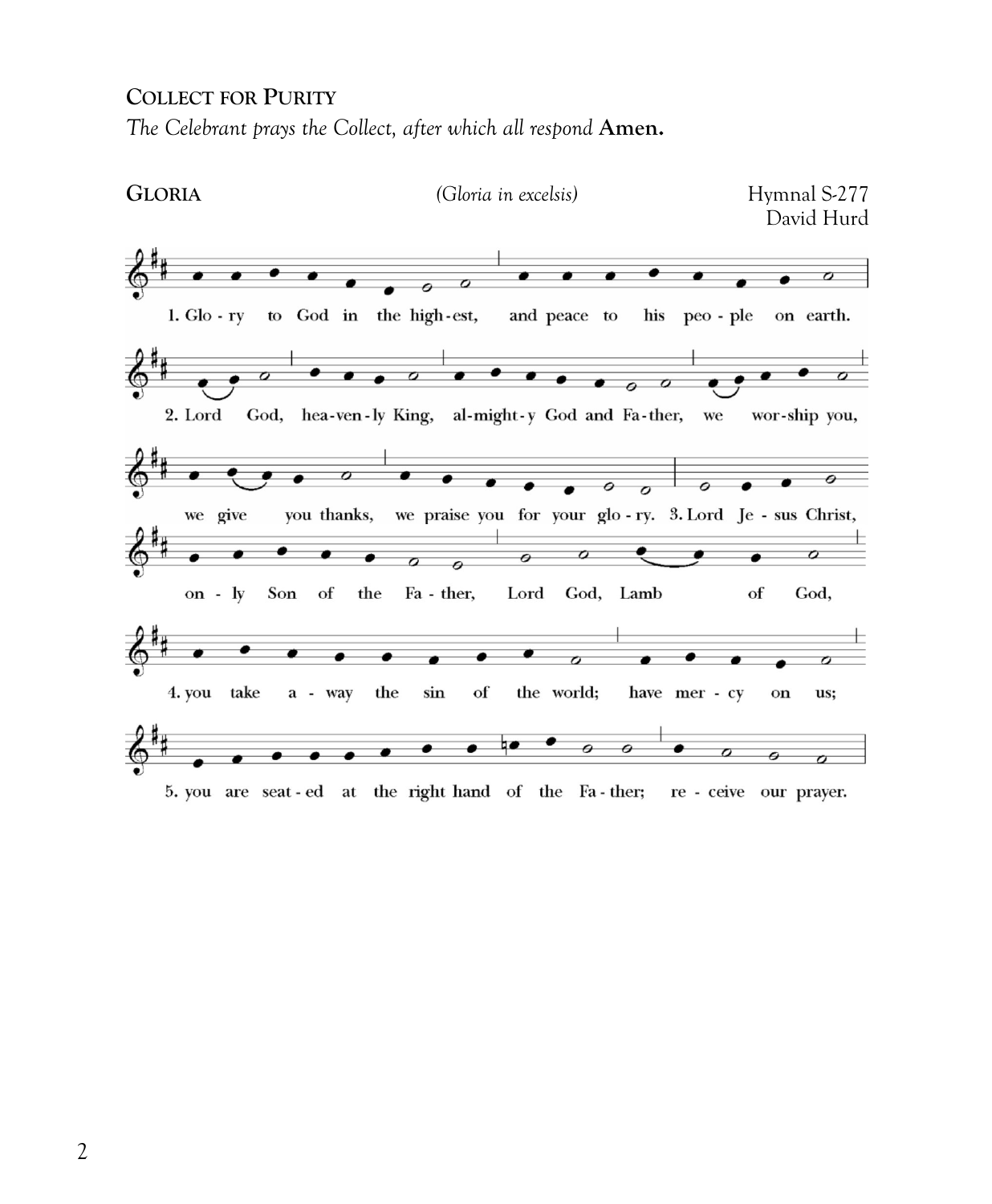3

**COLLECT OF THANKSGIVING FOR HEROIC SERVICE** *The Celebrant prays the Collect, after which all respond* **Amen.** 

*The Celebrant prays the Collect, after which all respond* **Amen**.

# **THE LITURGY OF THE WORD**

*The assembly is seated for the readings.*

### **THE FIRST LESSON** Acts 16:16-34

*Lector* The Word of the Lord. *People* **Thanks be to God.**

*Celebrant* The Lord be with you. *People* **And also with you.**

**THE COLLECT OF THE DAY** BCP, p. 226

 $\bullet$ ø ▰  $\overline{c}$ 6. For you a - lone are the Ho - ly One, you a - lone are the Lord,  $\sigma$ 7. you a-lone are the Most High, Je - sus Christ, with the Ho-ly Spi - rit,  $\overline{r}$ in the  $g$ lo -  $ry$ of  $\mathrm{God}$ the Fa - ther. A men.

*The children are invited to join Miss Kathryn for Sunday School in Nieman Hall. They will return to the sanctuary at Communion.*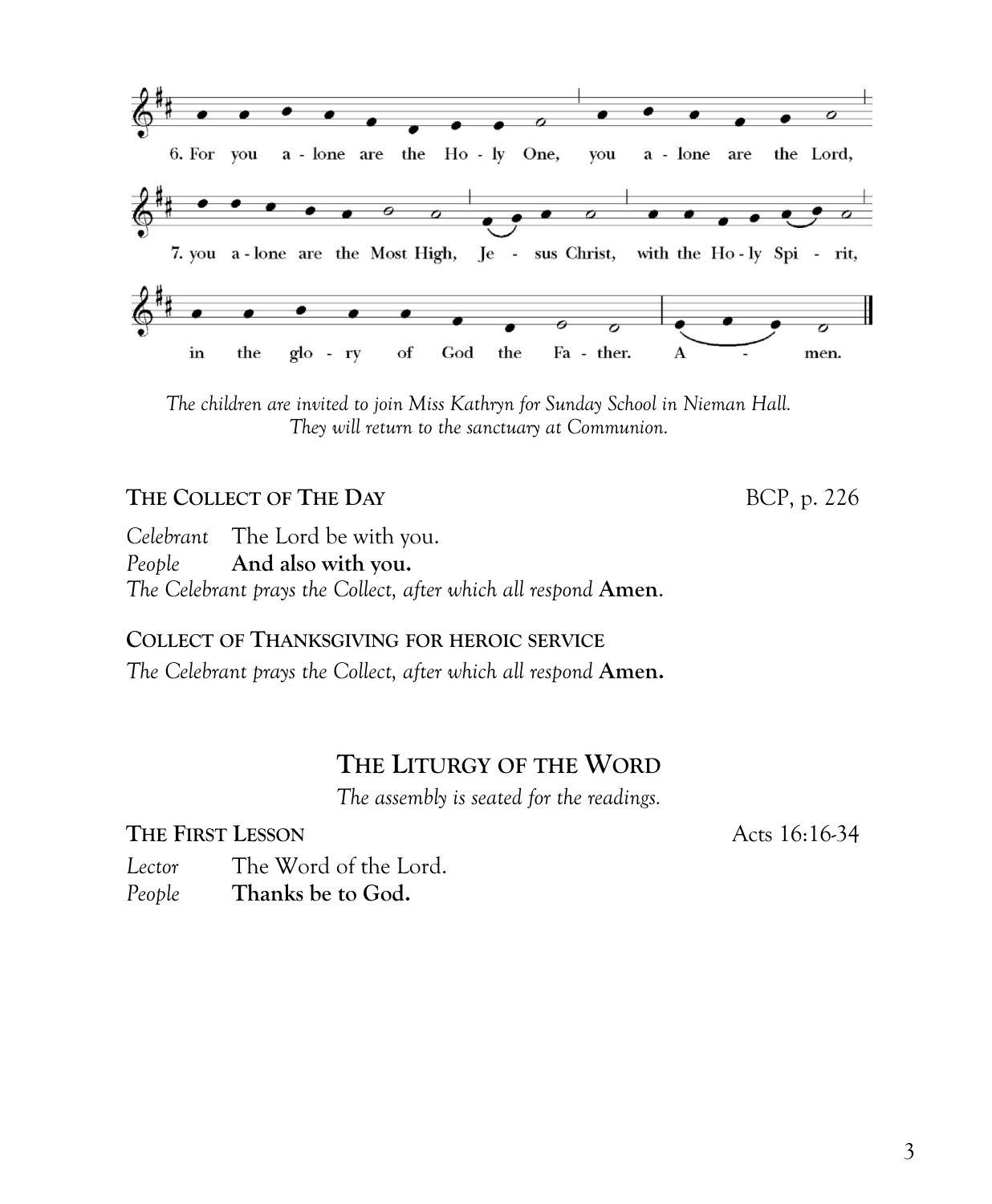- 1 The Lord is King; let the earth rejoice; \* let the multitude of the isles be glad.
- 2 Clouds and darkness are round about him,  $*$ righteousness and justice are the foundations of his throne.
- 3 A fire goes before him \* and burns up his enemies on every side.
- 4 His lightnings light up the world; \* the earth sees it and is afraid.
- 5 The mountains melt like wax at the presence of the Lord, \* at the presence of the Lord of the whole earth.
- 6 The heavens declare his righteousness, \* and all the peoples see his glory.
- 7 Confounded be all who worship carved images and delight in false gods! \* Bow down before him, all you gods.
- 8 Zion hears and is glad, and the cities of Judah rejoice, \* because of your judgments, O Lord.
- 9 For you are the Lord, most high over all the earth; \* you are exalted far above all gods.
- 10 The Lord loves those who hate evil; \* he preserves the lives of his saints and delivers them from the hand of the wicked.
- 11 Light has sprung up for the righteous, \* and joyful gladness for those who are truehearted.
- 12 Rejoice in the Lord, you righteous, \* and give thanks to his holy Name.

**THE SECOND** LESSON Revelation 22:12-14, 16-17, 20-21

*Lector* The Word of the Lord. *People* **Thanks be to God.**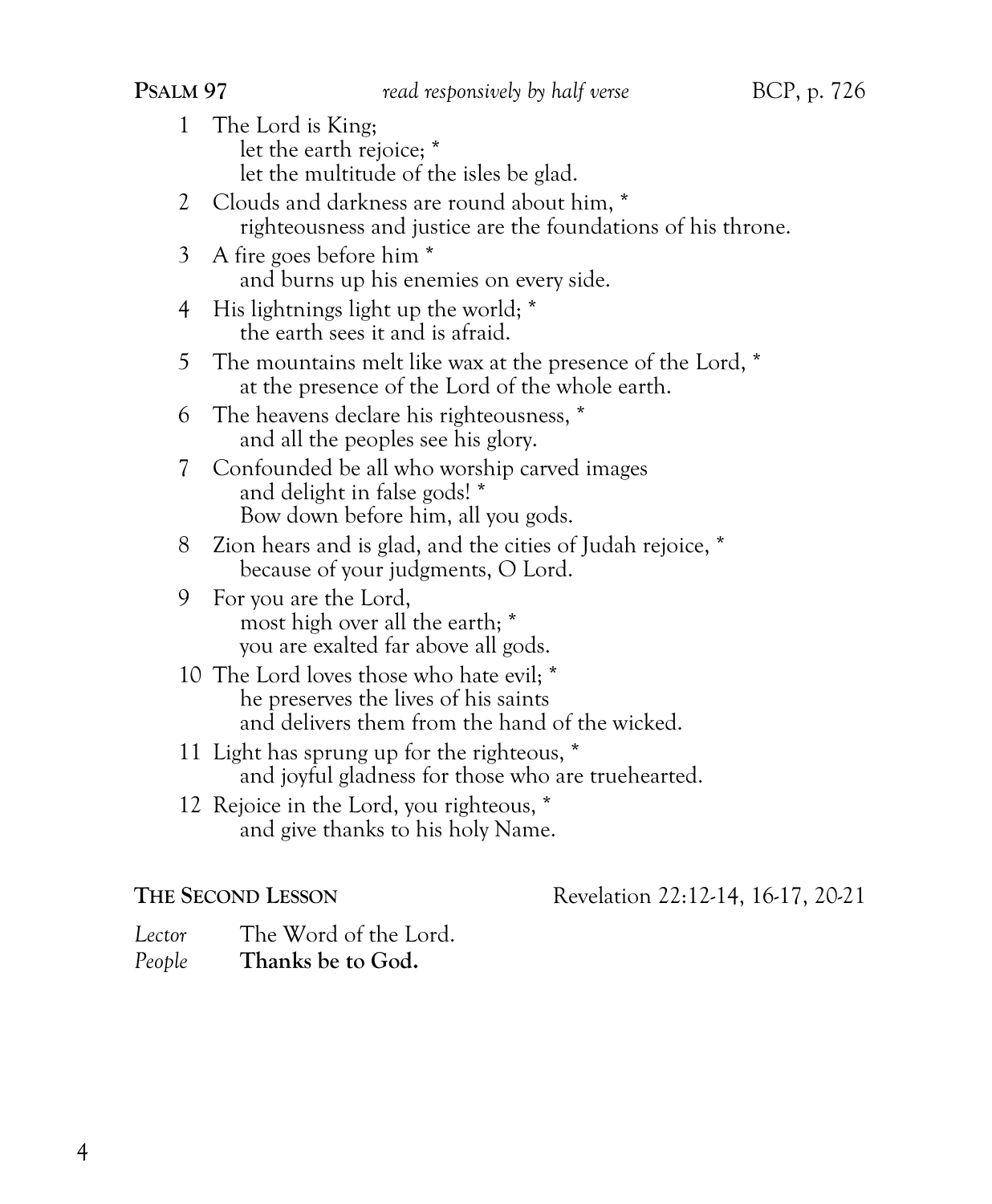









**SERMON**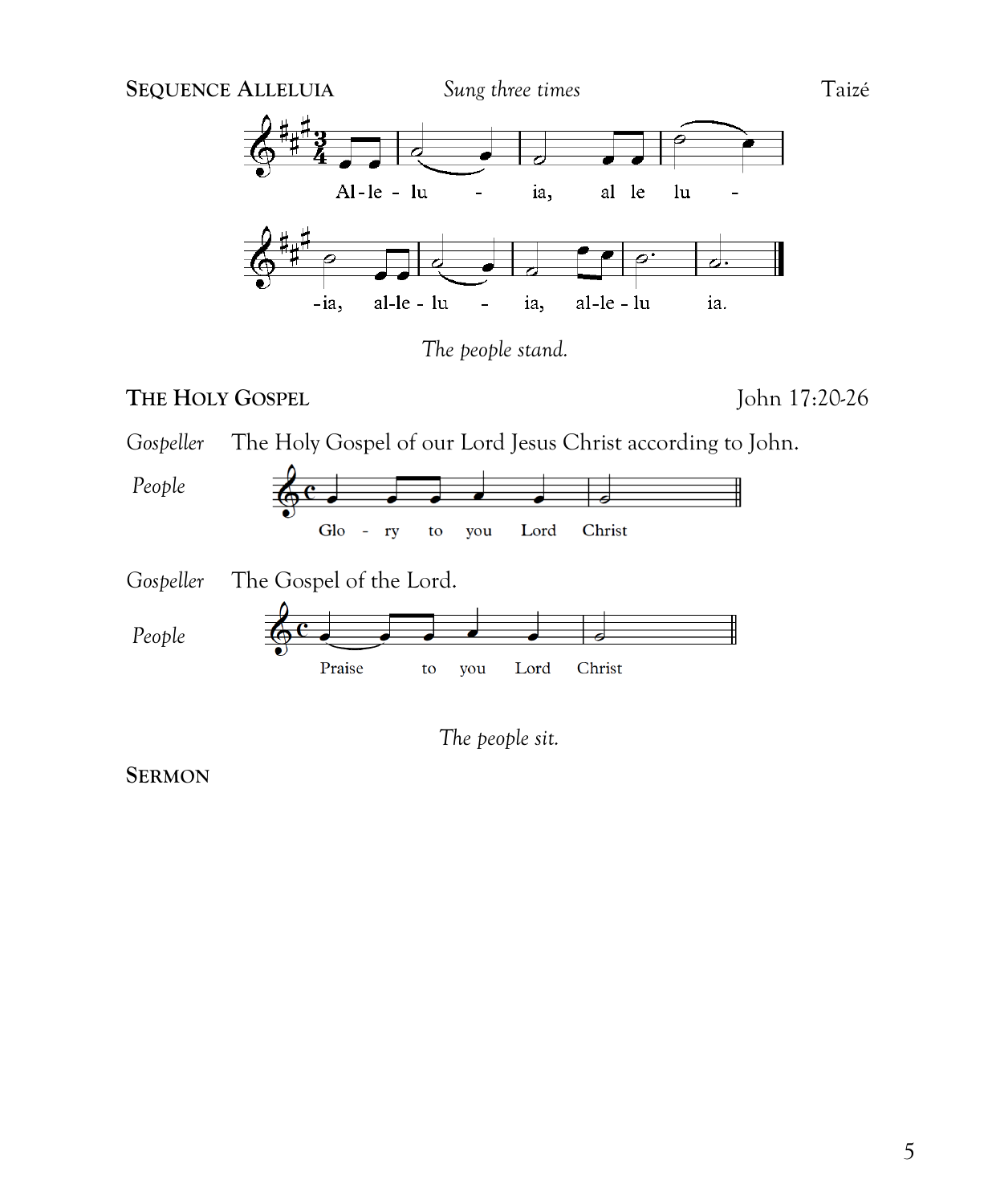**We believe in one God, the Father, the Almighty, maker of heaven and earth, of all that is, seen and unseen. We believe in one Lord, Jesus Christ, the only Son of God, eternally begotten of the Father, God from God, Light from Light, true God from true God, begotten, not made, of one Being with the Father. Through him all things were made. For us and for our salvation he came down from heaven: by the power of the Holy Spirit he became incarnate from the Virgin Mary, and was made man. For our sake he was crucified under Pontius Pilate; he suffered death and was buried. On the third day he rose again in accordance with the Scriptures; he ascended into heaven and is seated at the right hand of the Father. He will come again in glory to judge the living and the dead, and his kingdom will have no end. We believe in the Holy Spirit, the Lord, the giver of life, who proceeds from the Father and the Son. With the Father and the Son he is worshiped and glorified. He has spoken through the Prophets. We believe in one holy catholic and apostolic Church. We acknowledge one baptism for the forgiveness of sins. We look for the resurrection of the dead, and the life of the world to come. Amen.**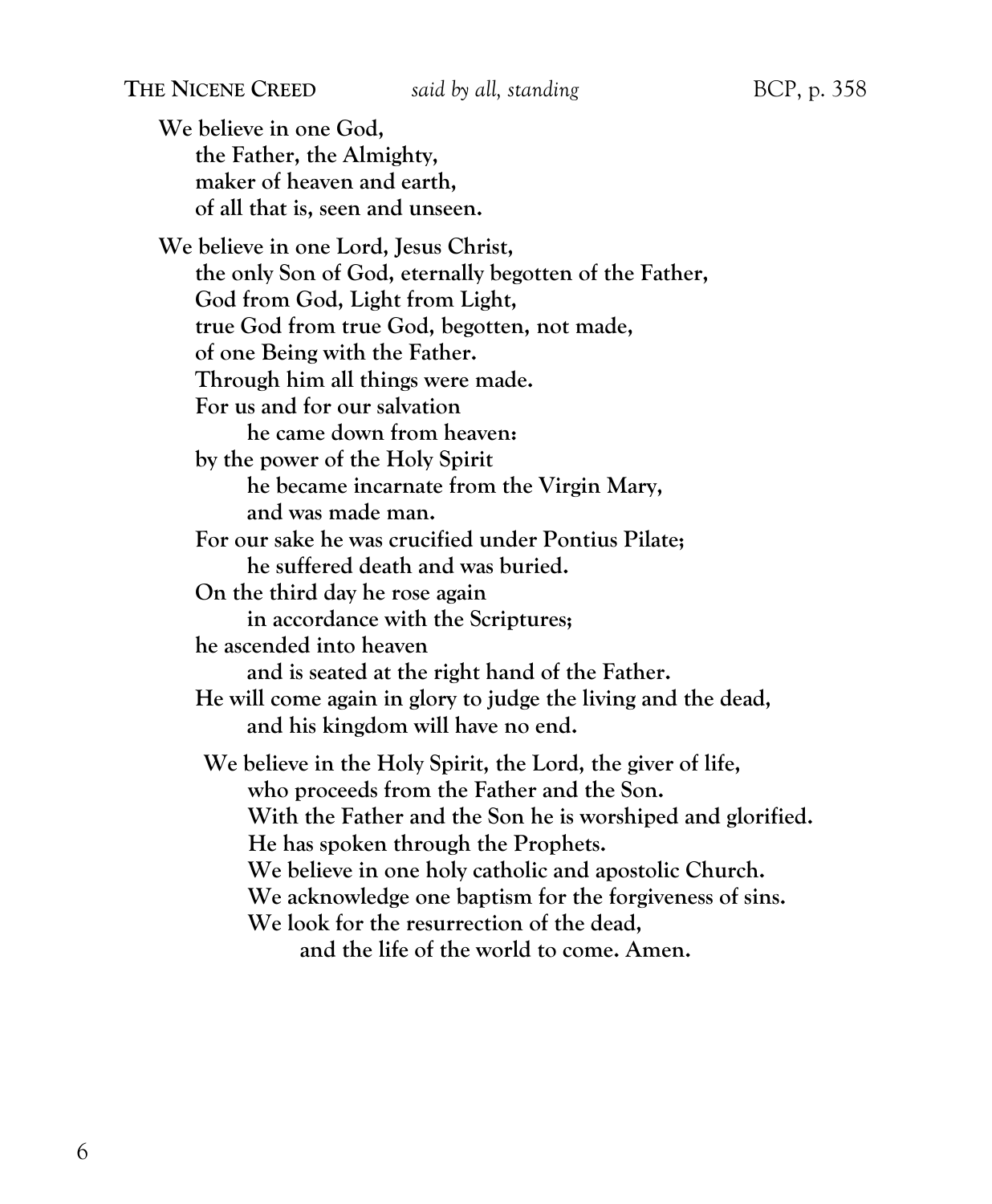### **THE PRAYERS OF THE PEOPLE**

*Leader* Gathered as believers in Christ, made one body through baptism, let us offer prayers to God for the Church and the world….

*The Leader offers intercessions on behalf of the congregation; during the silences the people may add their own petitions, silently or aloud.*

*Each petition concludes* Lord, hear us. *People respond* **Lord, graciously hear us.**

*Leader* ...through Jesus Christ, who is glorified for ever and ever." **Amen***. The people stand.*

### **THE PEACE**

*Celebrant* The peace of the Lord be always with you. *People* **And also with you.**

*The Peace will be exchanged with your neighbor verbally.*

# **THE HOLY COMMUNION**

**OFFERTORY** "Find the Cost of Freedom" Stephen Stills *The Gargoyles*



*Please feel free to make your offering in thanksgiving to God using the electronic giving options at* www.gracemadison.org/giving.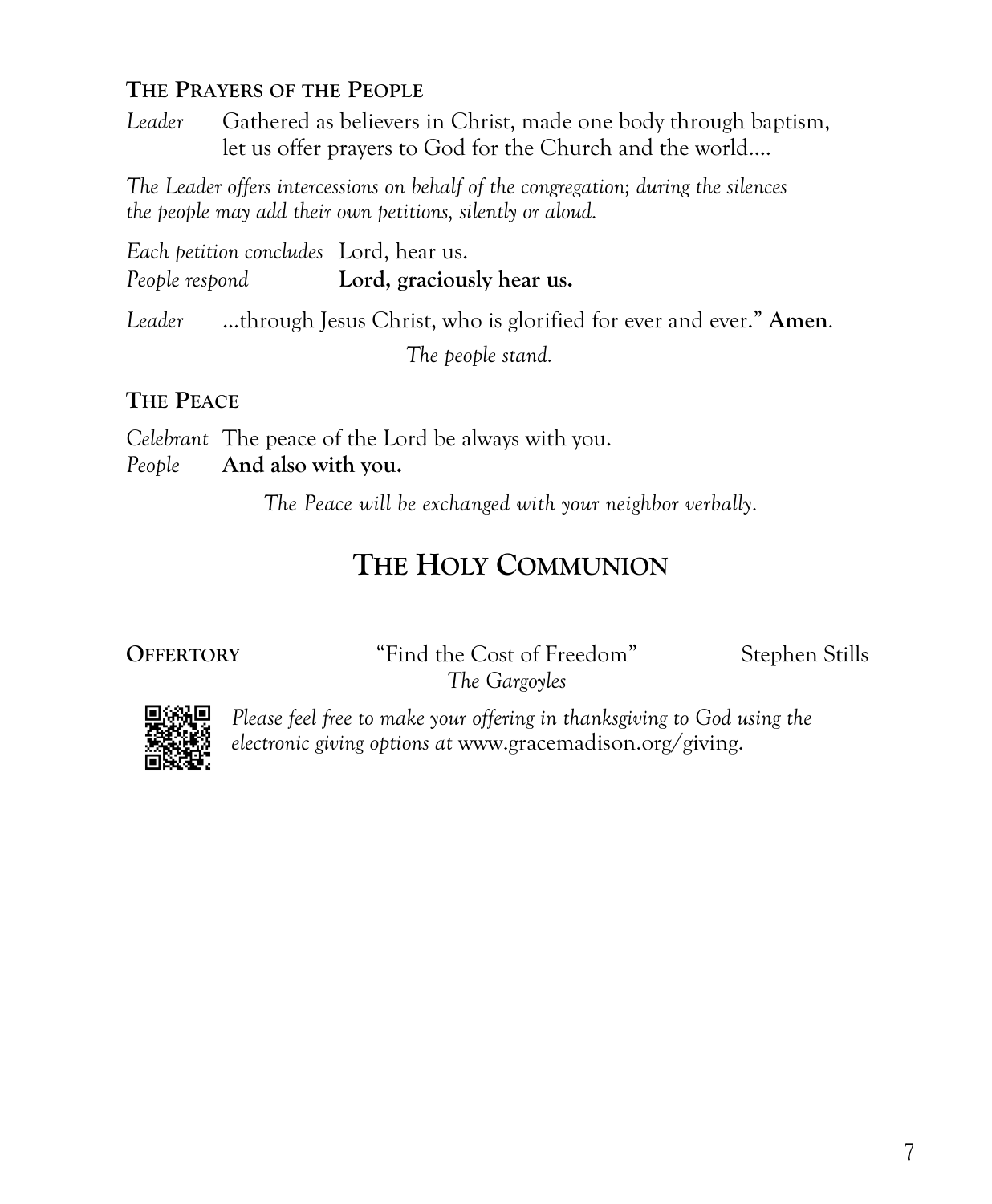### **THE GREAT THANKSGIVING** *The people stand.*



*Celebrant* It is right and a good and joyful thing… ... who for ever sing this hymn to proclaim the glory of you Name: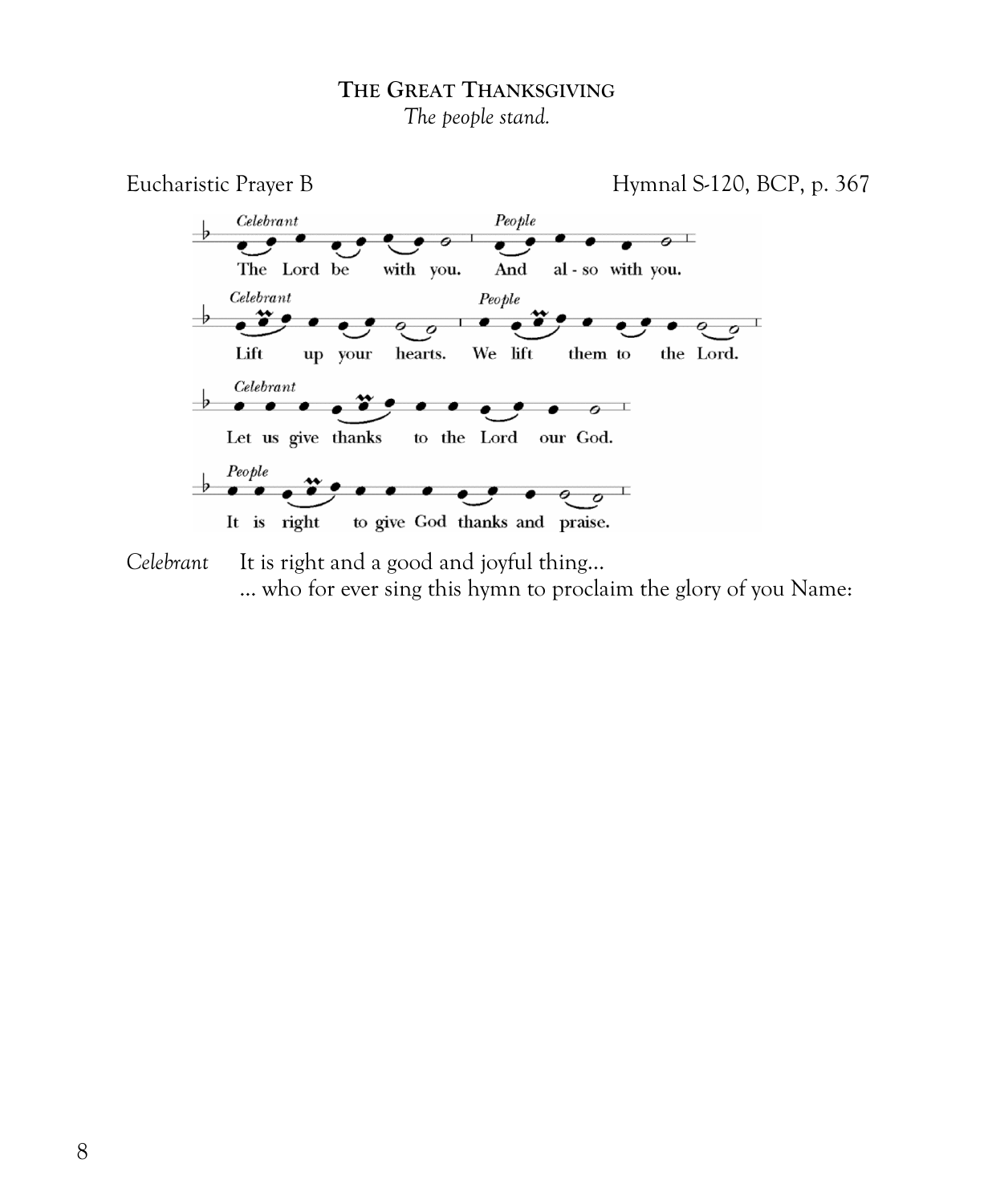

*The people are invited to stand or kneel.*

*Celebrant*

We give thanks to you, O God...

...Therefore, according to his command, O Father, *Celebrant and People*

**We remember his death, We proclaim his resurrection, We await his coming in glory;** 

*Celebrant*

And we offer our sacrifices of praise and thanksgiving to you…

… all honor and glory is yours, Almighty Father, now and for ever.

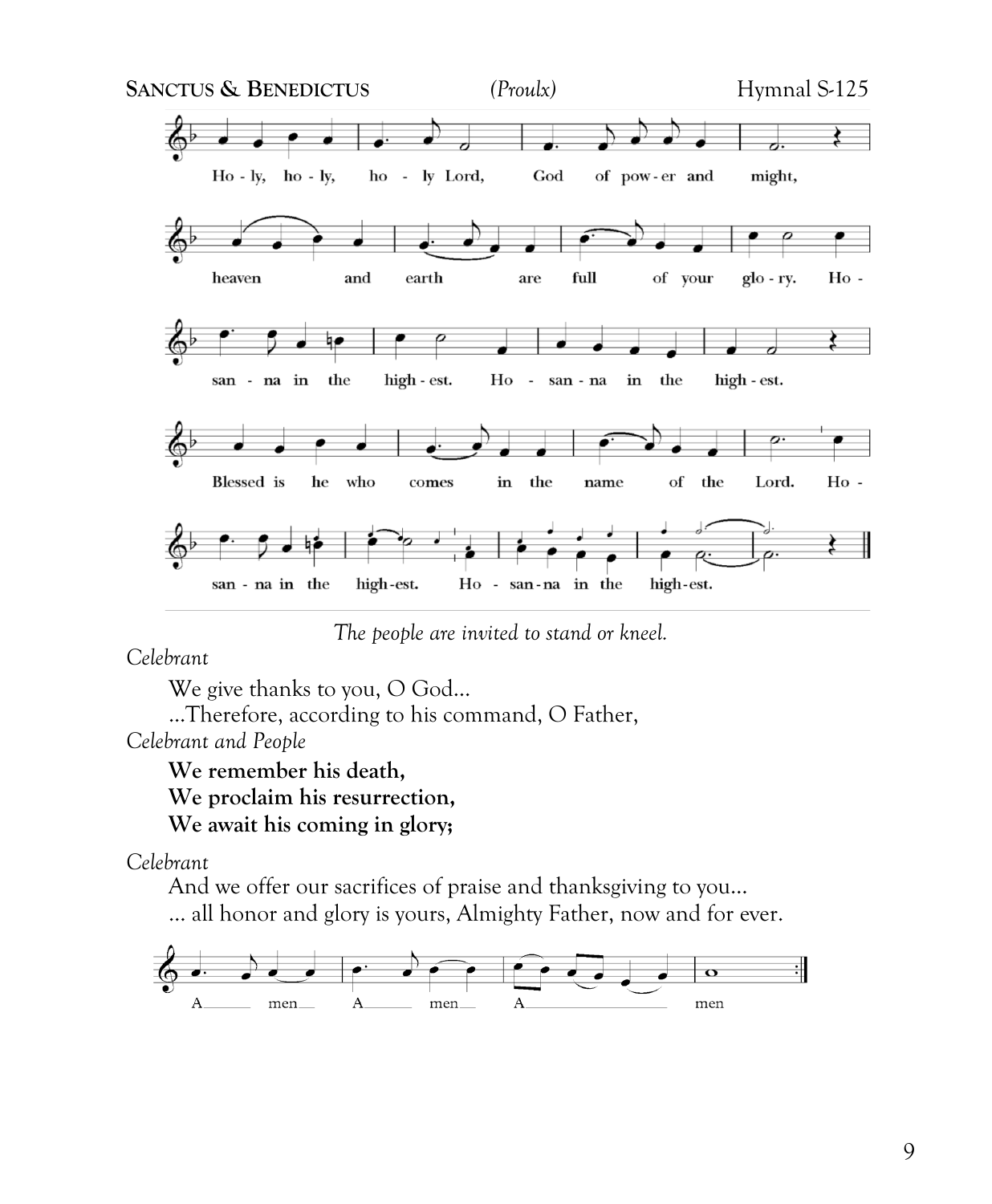### **THE LORD'S PRAYER** BCP, p. 364

*Celebrant*

And now, as our Savior Christ has taught us, we are bold to say,

*All* **Our Father, who art in heaven, hallowed be thy Name, thy kingdom come, thy will be done, on earth as it is in heaven. Give us this day our daily bread. And forgive us our trespasses, as we forgive those who trespass against us. And lead us not into temptation, but deliver us from evil. For thine is the kingdom, and the power, and the glory, for ever and ever. Amen.**

### **THE BREAKING OF THE BREAD**





*All baptized persons are invited to receive Communion. Our custom is to receive the bread on extended hands and to help guide the chalice to the mouth by touching its base. Intinction— dipping the wafer in the wine—is not permitted at this time. To receive a blessing instead of the sacrament, cross your arms over your chest.* 

*If you need to have Communion brought to you at your seat, please inform an usher. Gluten-free bread is available upon request.*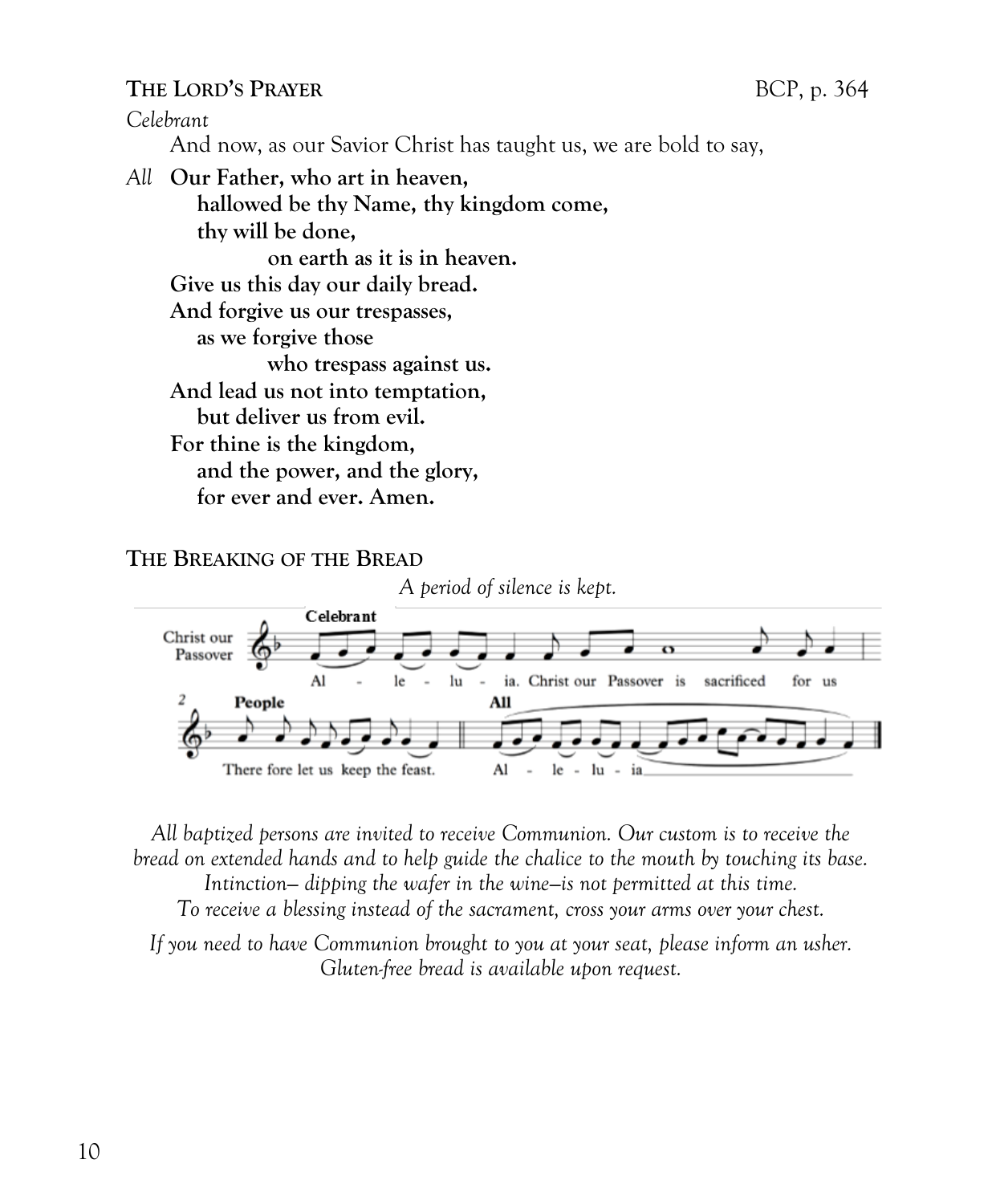**COMMUNION MUSIC** "O Beautiful for Spacious Skies" Charles Callahan *organ* **COMMUNION HYMN** "Draw Nigh and Take" Hymnal 328 *(Song 46) The people kneel or stand.*

**POST-COMMUNION PRAYER** BCP, p. 365

*Celebrant* Let us pray.

*Celebrant and People*

**Eternal God, heavenly Father, you have graciously accepted us as living members of your Son our Savior Jesus Christ, and you have fed us with spiritual food in the Sacrament of his Body and Blood. Send us now into the world in peace, and grant us strength and courage to love and serve you with gladness and singleness of heart; through Christ our Lord. Amen.** 

**THE BLESSING**

*The Celebrant invokes God's blessing upon all, to which the people respond Amen.* 

| <b>RECESSIONAL HYMN</b> | "Eternal Father" | Hymnal 608 |
|-------------------------|------------------|------------|
|                         | (Melita)         |            |

**DISMISSAL** *The people are dismissed in the name of Christ. Response* **Thanks be to God! Alleluia, alleluia.**

**POSTLUDE** "Fugue in C" I.S. Bach